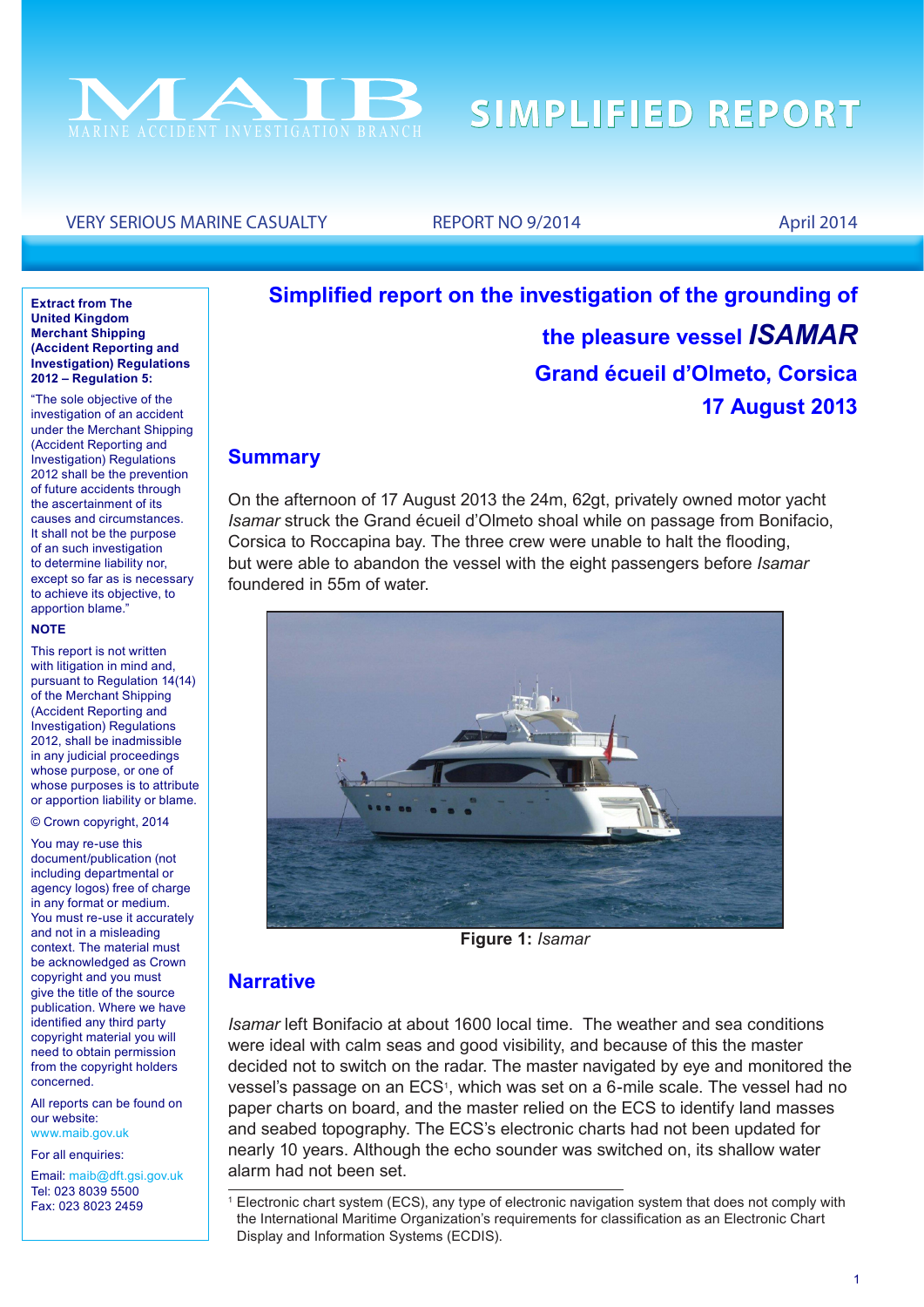The master was on watch while the mate and stewardess attended to the passengers' needs. After clearing Cap de Feno, he set a north-westerly course at 10.5 knots to pass through the 0.5 mile wide gap between the shoals Grand écueil d'Olmeto and Petit écueil d'Olmeto **(Figure 2)**. No waypoints or course lines were set on the ECS.



Reproduced courtesy of Service hydrographique at oceangraphique de la marine

**Figure 2:** Intended route of *Isamar* on official chart, shoal not readily apparent on *Isamar*'s chart plotter

At about 1730 *Isamar* lurched suddenly. This was followed by violent vibrations and the sounding of the high level bilge alarms for the engine room and lazarette<sup>2</sup>. The mate looked behind the vessel and saw an underwater reef through the clear sea.

The master immediately disengaged *Isamar*'s engines and rushed towards the engine room, which was entered through the lazarette. On descending into the lazarette he found himself thigh deep in water. He passed through the watertight bulkhead door into the engine room, where he found about 0.5m depth of water. He started two bilge pumps and, in an attempt to ensure their efficiency, led a flexible 75mm suction hose from the pump suction chest, directly into the lazarette through the open watertight door.

While the master was below decks, the mate mustered the passengers and instructed them to don their lifejackets. He then checked the vessel's position on the ECS and noted that the display was on quite a large scale. By pushing the scale adjustment button four or five times, he reduced the scale to its minimum setting of 0.5 mile. At this scale, the ECS did show an area of shoal water not apparent on the larger scale. However, it did not display any depth soundings as shown on official hydrographic charts.

Upon his return to the bridge the master transmitted a "Pan Pan" urgency message by radio, which was heard by both the coastguard and vessels in the area.

*Isamar* settled by the stern and a nearby sailing yacht came close by to assist. As a precaution, the passengers and stewardess were transferred to the yacht by *Isamar*'s tender. The rescue yacht then took the survivors about 3 miles to their intended destination of Roccapina bay where they were transferred ashore. The master and mate remained by *Isamar* on the tender, but in constant communication with rescuers using portable VHF<sup>3</sup> radios.

<sup>&</sup>lt;sup>2</sup> A vessel's aft store.

<sup>3</sup> Very High Frequency (VHF)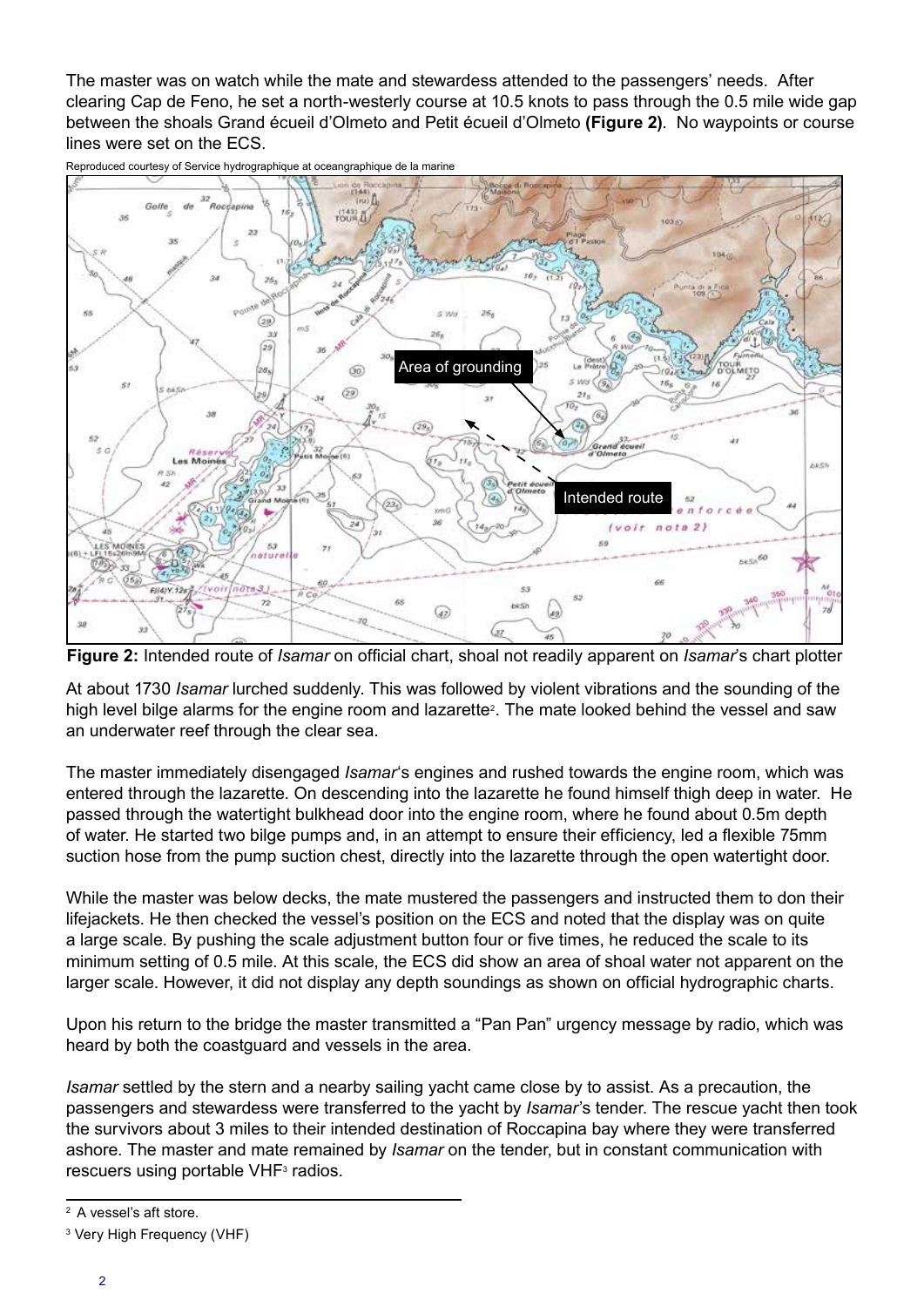Around 1825 Propriano SNSM<sup>4</sup> lifeboat arrived on scene to find *Isamar* settled by the stern and her forefoot almost 1m out of the water. It was apparent that *Isamar* was beyond saving and that any attempt to put men on board would be hazardous. *Isamar* finally sank in 55m of water about 3 hours later.

A subsequent dive inspection of the wreck showed that *Isamar*'s starboard propeller was intact **(Figure 3)** and that her port propeller and support bracket had been driven through the glass reinforced plastic hull **(Figure 4)** when the vessel struck the shallow reef.



**Figure 3:** *Isamar*'s starboard propeller and bracket (intact)



**Figure 4:** *Isamar*'s port propeller and bracket penetrating hull

#### **Personnel**

**Master:** The 60 year old master had spent most of his career on commercial yachts and had been master of *Isamar* for 6 years. He had previously held an STCW II/5 Certificate of Competency, issued under the International Maritime Organization's International Convention on Standards of Training, Certification and Watchkeeping for Seafarers, enabling him to act as master on yachts up to 500gt no further than 150 miles from a safe haven. He also held a Royal Yachting Association Yacht Master qualification.

**Mate:** The 35 year old mate had been involved with private and commercial yachts for 8 years. He held a Yachtmaster Ocean Certificate of Competency, issued by the UK Royal Yachting Association, which enabled him to act as master on yachts up to 200gt.

### **Conclusions**

- 1. *Isamar*'s master relied on an ECS with electronic charts that were set to the wrong scale, unsuitable for the intended voyage and out of date as the primary means of navigation. The UK Maritime and Coastguard Agency's Marine Guidance Note (MGN) 379 (M+F) *Navigation: Use of Electronic Navigation Aids* advises: "*If an ECS is carried on board, the continuous use of up-to-date paper charts remains essential for safe navigation."*
- 2. Had appropriate, updated charts been available on board, *Isamar*'s master could have prepared a passage plan which would have enabled him to ensure that the intended route was suitable for *Isamar*'s draught. MGN 489 (M) *Pleasure Vessels - UK Regulations* explains, inter alia, the requirements for passage planning.
- 3. The standard marine emergency procedure of isolating damaged areas by closing watertight doors, were not applied, allowing the vessel to flood and sink faster than would have been the case had the watertight openings been closed. Flooding was not contained by closing the watertight door between the lazarette and the engine room, and pumping capability was not used to best effect. Had the watertight door been closed and the pumps set to pump out the engine room, the vessel would have stayed afloat longer and might have been saved.

<sup>4</sup> Société nationale de sauvetage en mer, France's national society for sea rescue.